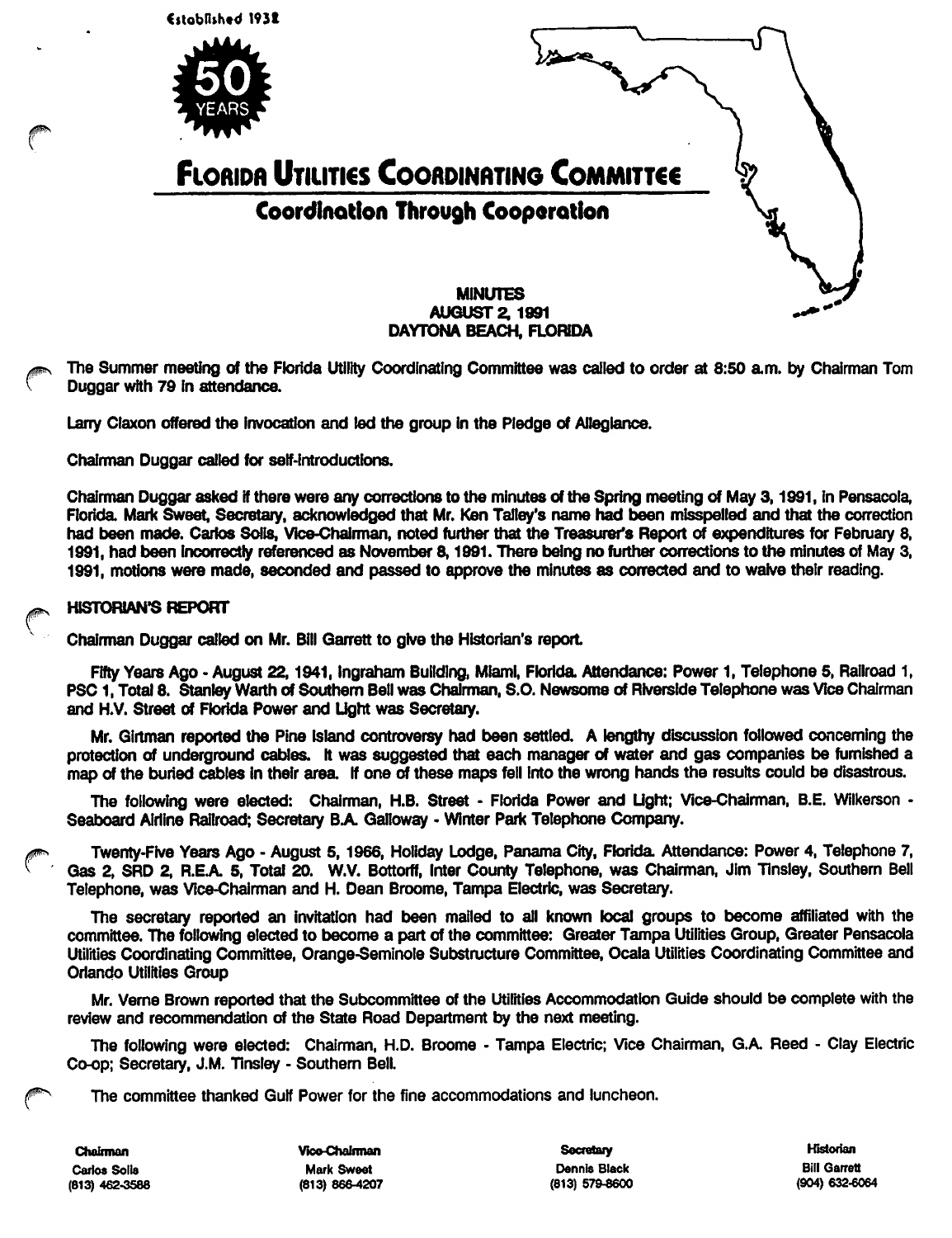## **TREASURER'S REPORT**

Chairman Duggar called on Vice-Chairman Solis to give the Treasurer's Report:

| Balance carried forward from May 3, 1991                                                                       | \$673.95            |
|----------------------------------------------------------------------------------------------------------------|---------------------|
| Interest (3 months)                                                                                            | 10.95               |
| Receipts<br>May 3, 1991, meeting registration, 80 in attendance at \$5.00 each                                 | 400.00              |
| <b>Expenditures</b><br>May 3, 1991, audio equipment rental & coffee, danish<br>May 3, 1991, awards and plaques | (375.48)<br>(63.79) |
| Balance as of August 2, 1991                                                                                   | \$645.63            |

## **FDOT UPDATE**

Chairman Duggar requested a FDOT Update from Mr. Paul Kaczorowski. Paul addressed the following items:

- 1. Early Warning Paul stated the critical issue of 'signing and sealing' was being reviewed by FDOT attomeys and recommended that all utilities carefully review their internal procedures with respect to this issue in order to respond to FDOT when it comes forward with a position, particularly with respect to location survey documents, traffic control plans, work zones and adjustment sheets which may accompany highway construction plans.
- 2. Access Management Paul stated it was his assumption a replacement will be appointed for Jim Gibbs as the FUCC coordinator for rewrite of this rule. Access Management Is handled by Gary Sokolow but Paul will be notified prior to the administrative weekly notice of 3 workshops to be held throughout the state to review the current version of the Access Management Rule which Incorporates the FUCC comments as represented by Jim GIbbs.
- 3. Asbestos and Abandonment The FDOT is in agreement with the recommendations of the Utility Abandonment and Asbestos Disposition Subcommittee chaired by Gene McMath.
- 4. Utility Accommodation Guide FDOT Rule is ready to go forward. Paul provided Dennis LaBelle with copies of the revised UAG which will be referenced in the Rule. Paul reports no controversial items at present. The input received from the 655 utilities that participated In the 7 seminars held throughout the state resulted in 6 changes to the UAG. Paul requested that a copy of the revised UAG be included in the minutes of this meeting for distribution to the FUCC membership (attached). Paul stated that abandonment had evolved into a complex legal, environmental and regulatory Issue beyond the scope of the FUCC subcommittee to address. To avoid further delay on the Issue, FDOT has adjusted the UAG paragraph reference to abandoned lines, to the effect that the FDOT will no longer consider lines abandoned, but 'out of service'. Paul explained that the difference between 'out of service' and 'abandoned' was very important and stated that permittees retain responsibility for records retention and future impact of 'out of service' lines in addition to all rights as a prior permittee. A future, secondary permittee causing an Impact on the 'out of service' line would then be responsible for costs or Impacts to the prior permittee. Paul encouraged all utilities to review this provision of the UAG.
- 5. Utility Pole Identification FDOT is focusing on safety as a critical issue. A critical element of which is the development of a statistical database. No uniform method of pole Identification numbering exists at present, not even for FDOT poles. Paul encouraged the FUCC to take a leadership role in the development of a uniform system of pole identification.
- 6. Safety Paul requested that a list of University of Florida training courses meeting FDOT requirements for traffic work zone planning be Included In the minutes for distribution to the membership (attached). Paul has been appointed by the State Maintenance of Traffic Committee as an observer to sit in on various utility training programs.
- 7. Introduction Paul introduced Ray Risener, State Highway Design Engineer, as the new head of the Utility Section since July 1, 1991.

Larry Claxon inquired as to the signing and sealing issue to which Paul replied that the FDOT effort at this time is directed toward finding elements where the public deserves protection of professional oversight with the FDOT focus on traffic control plans and work zones, adjustment sheets where FDOT does work on behalf of the utility and location plans involving potential hazards to the public.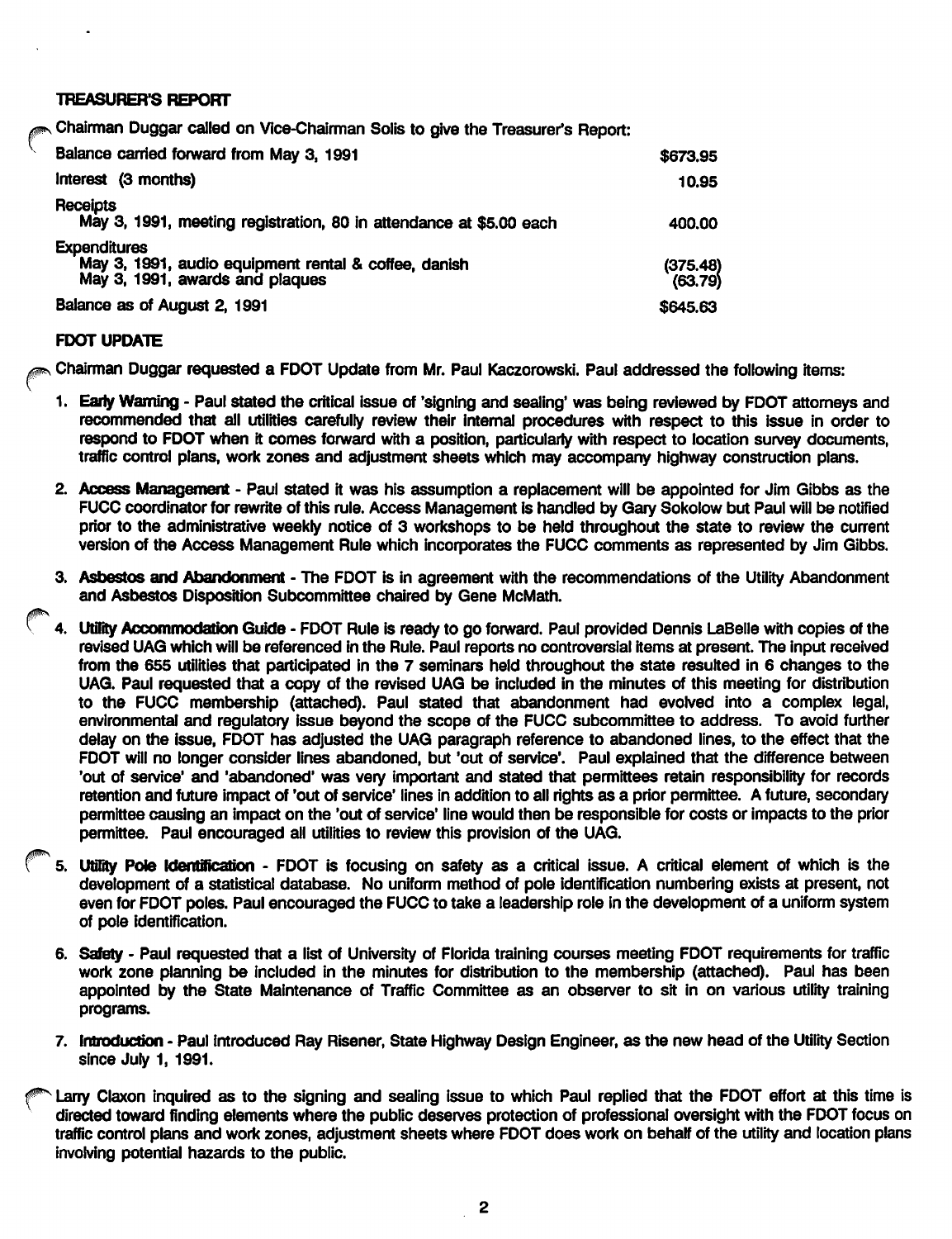## SPEAKERS

 $\sim$ 

^ Chairman Duggar called on Vice-Chalrman Soils to Introduce the first guest speaker.

Carlos Soils Introduced Mr. Donald R. Crane, Jr., Chairman of the Govemors' Task Force on Transportation and President of Florldlans for Better Transportation. Mr. Crane gave a presentation, with video, emphasizing the need for a sound state transportation infrastructure as the backlsone for economic growth and diversity.

Carlos Solis introduced the second speaker, Mr. Tom Kennedy, who is responsible for storm planning at Florida Power Corporation and who gave a presentation, with visual aids, on 'Hurricane Preparedness'.

#### BUSINESS SECTION

Chairman Duggar called the FUCC to order for the business portion of the meeting.

District I - W.L. Childs, Jr. Meeting held March 22, 1991, with 88 present. Keynote speaker was Ed Palagyi, DER on 'Asbestos'. Next meeting, September 12,1991. Bill Trefz, District Secretary, will show the film 'Florida at the Crossroads'.

N District II - Buddy Dees. Next meeting will be held October 11, 1991, at the Holiday Inn in Lake City, Florida.

District III - Tom Duggar. Next meeting, August 22, 1991, in Chipley, Florida. Presentation will by given by the U.N.C.L.E. office and Gulf Power will give presentation on electromagnetic fields. New officers will be elected.

#### District IV - No report

District V - Joe Nero. Meeting held in July with 130 present. A presentation was given on Work Zone Safety. Next meeting in January at Maitland Sheraton, Orlando.

### District VI - No report

District VII - Tom Kennedy. Next meeting is September 27, 1991, at the Holiday Inn Surfside on Clearwater Beach. Speakers include Bill McDanlel, District Secretary, John Temple, Director of Production, David May, Director of Operations and Barry Santi of the City of St. Petersburg, who will speak on 'Reclaimed Water.

^ Local group Chairman changes Include: Greater Tampa Ufility Group, Jerry Taylor of Hillsborough County replaces Arlene Brown-McGee; Pinellas County Utility Group, Nancy Beisinger of George F. Young replaces Ray Reyburn and Tri-County Utility Group, Jo Ellyn Knopik replaces George Maddox.

Florida Tumpike Authority - Jim Haynie. Chairman Duggar requested a status report on the development of the Turnpike Authority from UAG to which Jim responded that work was underway and the procedures remain the same.

## INTEREST GROUP REPORTS

Power - Lew Garfield. Met August 1, with 25 present. Tom Sanders gave a Joint Use Subcommittee report. Buddy Bowyer gave a status report on the Underground Utility Color Coding Subcommittee. Identification tagging of utility poles in the right-of-way was discussed and the Power Interest Group recommended that the FUCC coordinate with the FDOT to come up with a way to report utility pole accidents that will work for the FDOT and the utilities involved.

Teiephone/relecommunications Interest Group - Dave Hall/Doug Katies. Gene McMath reviewed the Asbestos Subcommittee efforts and progress. Discussion continued on the 1990 NESC. The understanding is the PSC adopted the code as it pertains to telephone companies. The status of color coded conduit was reviewed with most members in favor of embossed as opposed to colored conduit. Rule 1496 status was reviewed. It appears that driveway/state road access will eventually be handled similar to our current utility permit process. Significant progress has been made on the State's acceptance of corporate checks for fees. There was discussion on the City of Golden Beach's effort to move all utilities underground and the associated law suits. Last month's One Call meeting in Orlando was also discussed.

Underground - Carlos Solis for Scott Boggs. Met August 1, 1991, with 16 present. A video presentation was made on the Trench Excavation Safety Act to explain OSHA requirements, from which a recommendation was made to put together a training directory as a resource for other utilities involved in excavation work. Rule 1496 was discussed as was underground utility abandonment and standardization of various city and county automated utility databases.

Utility Notification Center - Chuck Sprouse. During the last quarter 7 new members joined the utility notification center; City of Key West (sewer system). Gold Coast CATV (North Miami Beach), South Seminole and North Orange County Wastewater Transmission Authority, Florida Federal Savings and Loan (Pinellas County), All Children's Hospital (St. Petersburg), City of Dunedin (water/sewer system) and FP&L (Indian River, St. Lucie, Martin, Palm Beach & Okeechobee Counties starting 8/8/91). There are other contracts in the formulative stage and will be reported at the next meeting.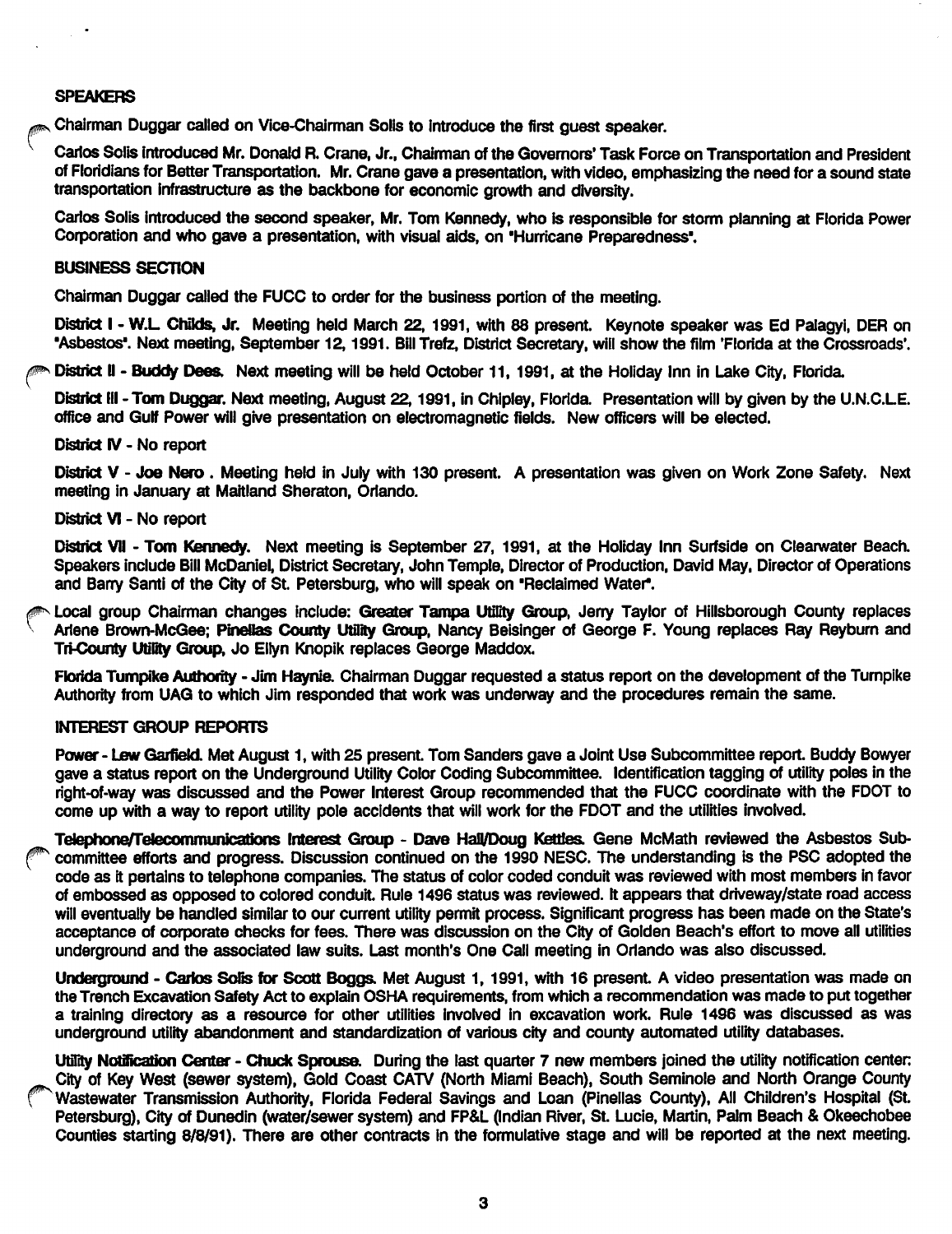Shelton Enterprises, was awarded another three year contract to operate the Call Candy One-Call System for Pasco, Pinellas, Hillsborough, Sarasota, Manatee, Polk and Charlotte Counties.

Chairman Duggar announced he had spoken to Bruce KIrshner with the Underground Contractors Association and advised that One-Call legislation would again be introduced. A meeting is scheduled August 13th In Orlando to discuss the proposed bill (copy attached). Chairman Duggar recommended that each member company review their position on the pending legislation Individually.

Combination Interest Group - Carlos Solis for Scott Boggs. Met August 1st and heard reports from each Interest Group. Discussions were held on various issues before the Joint Use Subcommittee. Geotrack Corporation made a presentation on 'Underground Utility Location\*.

### SUBCOMMITTEE REPORTS

Utility Accommodation Guide - Dennis LaBelle.

- 1. Dennis updated the FUCC on the rewrite of the ASHTO Accommodation of Utilities on Rights-of-Way Guide stating<br>that the first draft should be out in December. The Subcommittee will then work on the ASHTO Greenbook, and t RRR Manuals in an effort to obtain uniformity throughout.
	- 2. The next National Highway Utility Conference is scheduled for October 1992. A call for speakers and topics of interest Is underway and a planning meeting will be held in mid-September to formalize the agenda and establish the meeting location at either St. Louis, Dallas or New Orleans.
	- 3. IRWA Is looking at developing a course on liaison.
	- 4. The Highway Utility Manual through FHWA has been contracted out to HPWA in conjunction with the University of Aiabama with first draft to be out in early 1992. Members should forward suggestions to Dr. Turner of the University of Alabama
	- 5. TRB Rocky DePrimo has been named as an official member. The next meeting will be held in Boston at an as yet undetermined date.
	- 6. UAG revisions have been submitted by Paul Kaczorowski with no controversial issues remaining at present. A workshop meeting will be held August 28, 1991 in Tampa, Florida to review signing and sealing issues.

Joint Use Subcommittee - Tom Sanders. See attached report.

CSX/FDOT Subcommittee - Tom Duggar. See attached report.

City/County Participation Subcommittee - Tom Kennedy. Tom reports that the Subcommittee is inactive at present.

Abandonment of Utilities and Disposition of Asbestos Subcommittee Report - Gene McMath. See attached report.

Underground Utility Color Coding Subcommittee - John Bergacker. See attached report.

FDOT - Paul Kaczorowski. (1) Asbestos - the issue is not settled, the FDOT has added an "informative" clause in the UAG paragraph on Asbestos stating that the removal, capsulizatlon of asbestos my require a licensed contractor per Federal regulations. (2) Standardization of Agreements - Paul reports that progress is underway with 5 agreements completed and 15 to go for pre-printing final forms. Dennis LaBelle asked if utilities would have an opportunity to review the final forms prior to Implementation. Paul replied that utilities should review the forms through practice during the transition period of a few months and should advise him of any problems. (3) Underground Survey • Paul reports that each FDOT District will hire a consultant as this function is being decentralized.

## STEERING COMMITTEE

Chairman Duggar requested Vice-Chairman Solis to give the Steering Committee report. Carlos announced that the next meeting scheduled for November 7 & 8, would be held at the Sheraton Yankee Trader, 321 North Atlantic Boulevard, Ft Lauderdale, Florida. Carlos advised members desiring to attend this meeting to call (800)325-3535 or (305)467-1 111 for reservations prior to October 16th. Room rates are \$55.00, single or double occupancy.

Carlos advised that the search for a meeting location for the 1992 Spring Meeting had been expanded to the Greater Tampa Bay area, Including Cleanwater, St. Petersburg and Tampa

Carlos appealed to the membership for suggestions on future meeting speakers and topics of interest.

Chairman Duggar brought the following Steering Committee recommendation to the floor for consideration: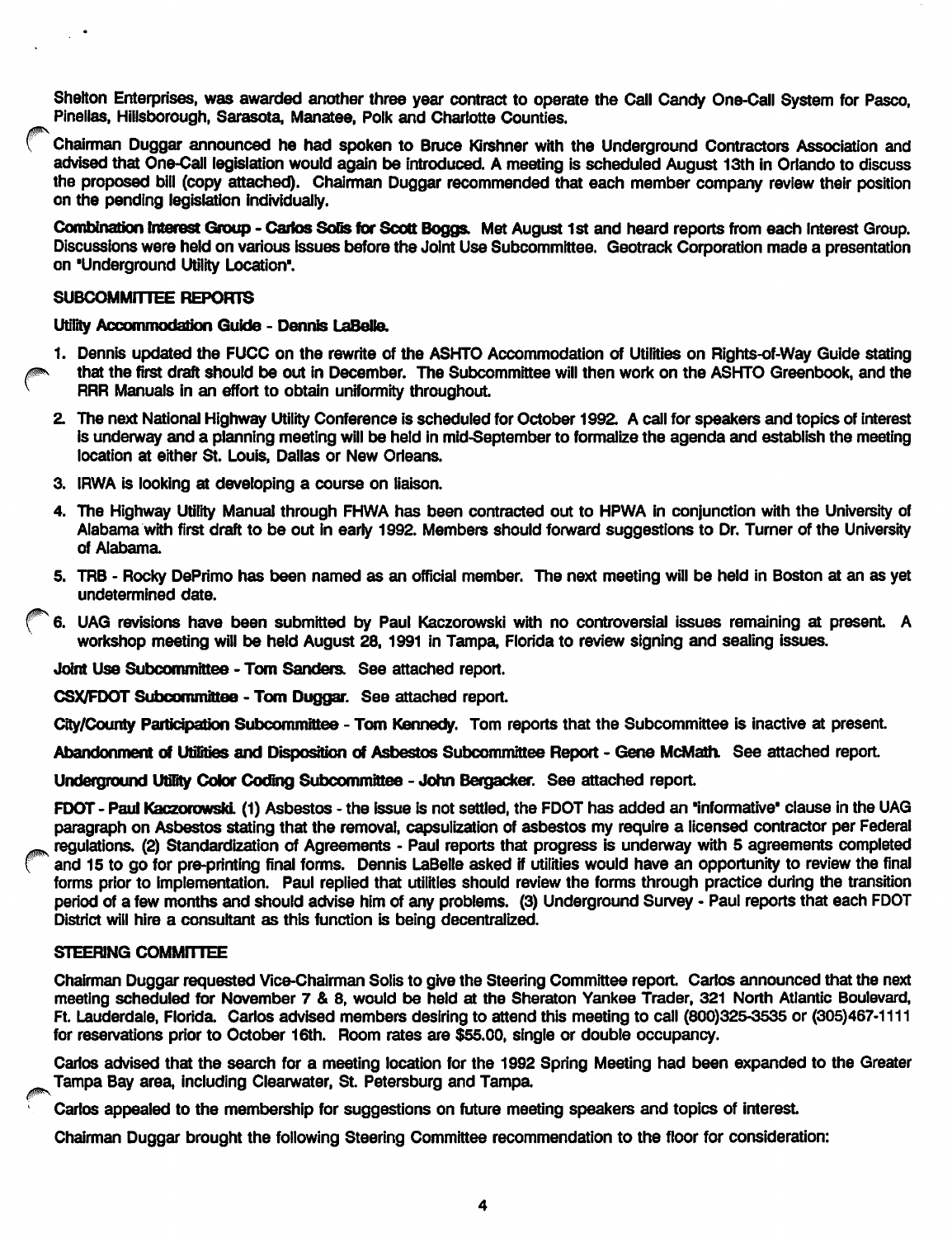Recommendation that the FUCC establish a new 'Utility Pole Record Keeping' Subcommittee for liaison with FOOT in the . development of reporting procedures for utility pole accidents to FOOT. Motion made and seconded to approve recommendation as presented, motion passed.

Awards Subcommittee - Abby Dasher. Other than the outgoing Chairman's Award, the Subcommittee had not met during the year and had no additional awards.

Nomination Commfttee - Dick McComrilla The Nominating Committee recommended the following slate of FUCC Officer candidates for 1991 -1992.

- 1. Chairman: Carlos Soils, Pinellas County Water System.
- 2. Vice-Chairman: Mark Sweet, Florida Power Corporation.
- 3. Secretary: Dennis Black, Paragon Cable.
- 4. Historian: Bill Garrett, Jacksonville Electric Authority.
- 5. Nominating Committee:

 $\mathcal{L}$ 

Chairman: Lew Garfield, Florida Power Corporation.

Members: Dave Hall, United Telephone Company; Scott Boggs, City of St. Petersburg; Doug Kettles, Cablevision of Central Florida

Chairman Duggar asked if there were any further nominations from the floor. There being none, motions were made, seconded and passed to approve the nominations as presented.

Chairman Duggar dissolved all Subcommittees and established a new Awards Subcommittee for 1991-92 as follows: Chairman: Rocky DePrimo, Morrison Knudsen Corporation Members: Betsy Becker, Telesat Cablevision; Terry Vogel, Florida Power and Light; Don Schofield, Gulf Power

Company; Dave Hall, United Telephone Company; Bill Stockton, Soft Dig; Howard Green. FDOT.

At this time. Chairman Duggar turned the meeting over to incoming Chairman Carlos Soils.

Chairman Soils requested Abby Dasher, Awards Subcommittee Chairman, to present the Outgoing Chairman's Award to Tom Duggar. Chairman Duggar was presented with a plaque in recognition of his outstanding leadership during the 1990-91 term and received applause from the membership. Chairman Duggar then thanked the membership for having been granted the opportunity to lead the FUCC during the past year, praised the accomplishments of the Subcommittees and thanked all members for their participation and cooperation in the organization.

Chairman Soils then appointed the Steering Subcommittee for the 1991-92 term as follows:

Chairman: Mark Sweet, Florida Power Corporation Members Representing: Telephone: Dave Hall, United Telephone Power. Larry Claxon, Tampa Electric Company Underground Utility: Wayne Darden, Orlando Utilities - Water CATV: Doug Kettles, Cablevision of Central Florida Govemmental Utility: John Bergacker, City of North Miami Beach Govemmental Non-Utility: Ray Reybum, Pinellas County DOT: Paul Kaczorowski Contractor: Bill Stockton, Soft Dig Consulting Engineer Rocky DePrimo, Morrison Knudsen Utility Notification Center: John Shelton, Shelton Enterprises Public Service Commission: Jim Ruehl

Chairman Soils established the 1991-92 Standing Subcommittees as follows:

Joint Use Subcommittee - Chairperson: Betsy Becker, Telesat Cablevison Members: Tom Sanders, Orlando Utilities; Gene McMath, United Telephone; Mark Sweet, Florida Power Corporation; Ray Afeld, GTE Fiorida; Doug Ketties, Cablevision of Central Florida; Scott Sidney, Lee County Electric Cooperative; Jim Bates, GTE Florida; Marilyn Pineau, Utility Consultants; Buddy Bowyer, Florida Power Corporation.

Utility Accommodation Guide and Utility Manual Subcommittee - Chairman: Dennis LaBelle, Florida Power and Light Members: Jeff Rodgers, Peoples Gas; Larry Claxon, Tampa Electric Company; Tom Livingston, Fiorida Power Corporation.; Dick McConville, United Telephone; Jim Bates, GTE Florida; Rocky DePrimo, Morrison Knudsen; Gene White, Paragon Cable; Abby Dasher, Florida Power and Light; Tom Duggar, Centel Florida; Nick Zemblllas, FDOT.